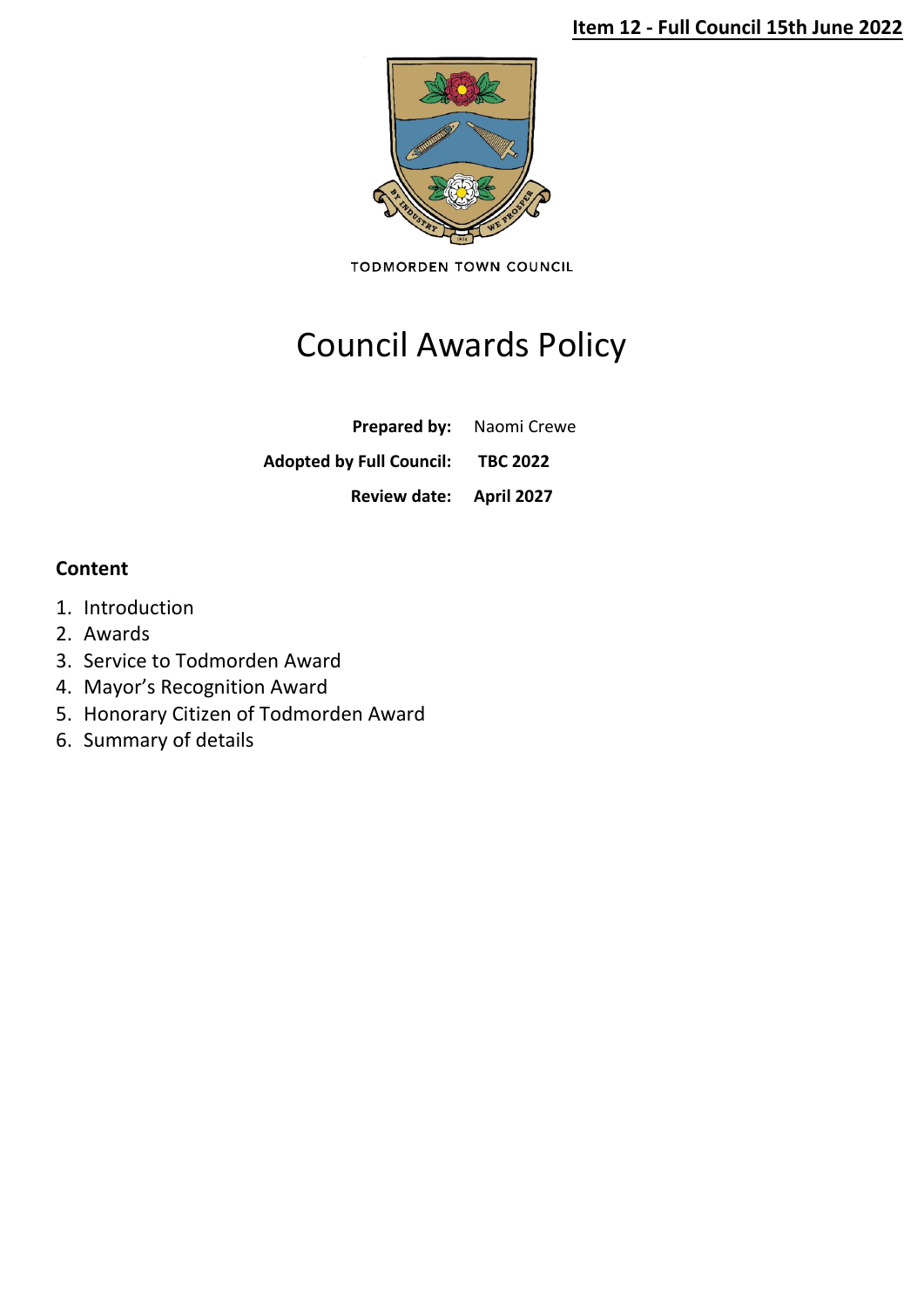# **1. Introduction**

This document sets out the Town Council's policy and procedure for making awards to those who have supported Todmorden and high achievers regarding activities in Todmorden.

The Town Council aims to ensure that award-making activity is:

- open.
- transparent.
- fair.
- competitive; and,
- supports Todmorden

Todmorden Town Council has four Award categories, each with different requirements and covering different sections of Todmorden's community.

This Policy document details the awards and the different requirements of each.

# **2. Awards**

The three awards are:

- Service to Todmorden Award
- Mayor's Recognition Award
- Honorary Citizen of Todmorden Award

# **3. Service to Todmorden Award**

## **3.1 Background**

Service to Todmorden Awards will be granted to individuals or organisations who have given exceptional service to the township of Todmorden and who have shown true community spirit. This could be working with young people or the elderly, helping those in need, keeping an area tidy or it could be that they have given time over a number of years to a worthwhile cause

## **3.2 Criteria**

There are three award categories for Service to Todmorden and one award for each category.

The categories are; -

- 1) Individual Service to Todmorden
- 2) Young Person Service to Todmorden
- 3) Organisations Service to Todmorden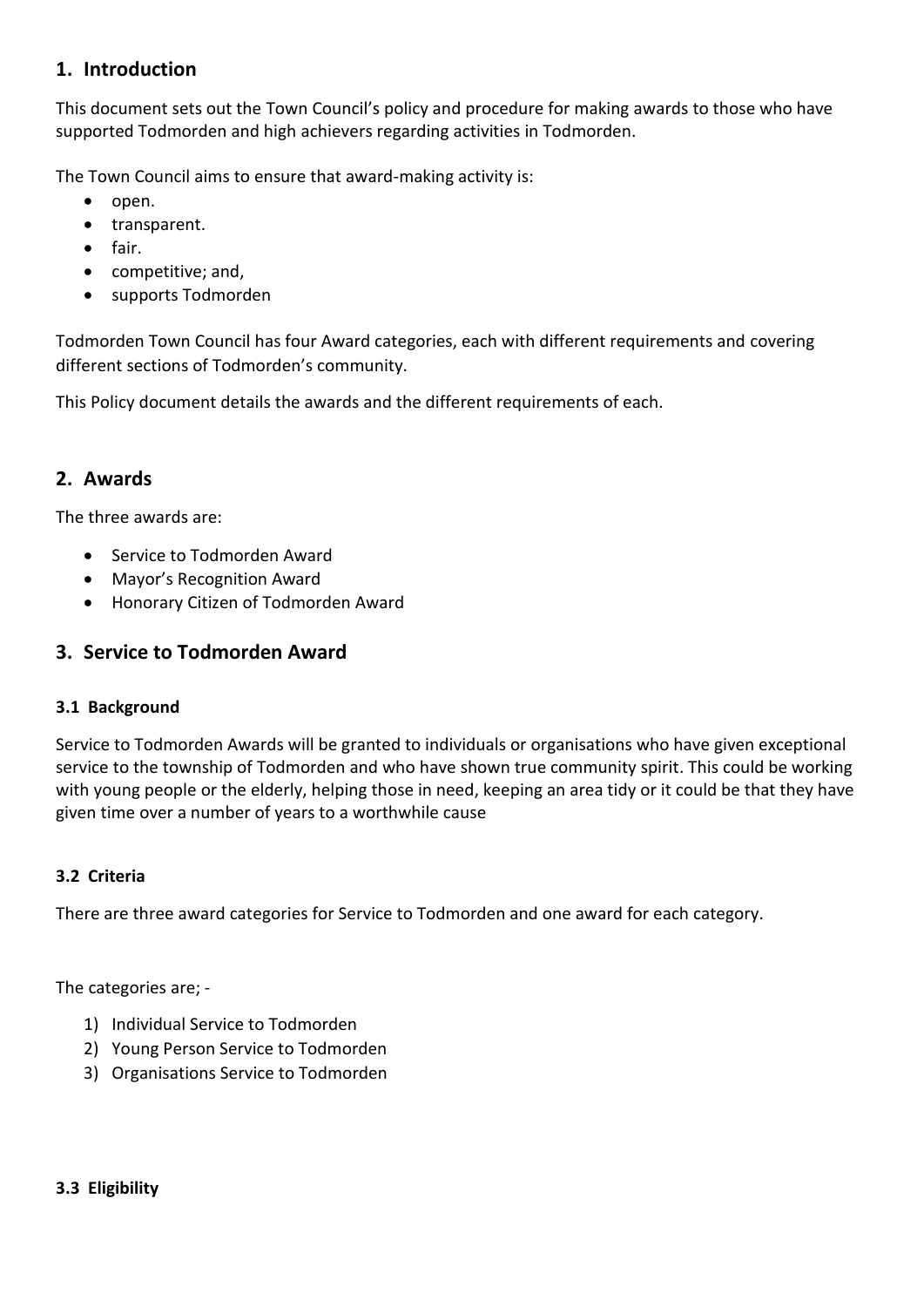An Individual/Organisation who has or have provided a service to Todmorden or an action which benefitted Todmorden, above and beyond the usual call of their job.

Individual Service to Todmorden, this is for an individual who has gone above and beyond for Todmorden and its residents.

Young Person Service to Todmorden, this is for a young person (under the age of 18 years old) who has gone above and beyond for Todmorden and its residents.

Organisations Service to Todmorden, this is for a Todmorden based organisation that have gone above and beyond for the benefit of Todmorden.

## **3.4 Nomination Criteria**

The nominees for all three categories must be Todmorden based.

Regional or National organisations, unless they are for a specific project benefitting Todmorden residents, cannot be nominated for this award. No political groups will be considered for this award either.

## **3.5 Nomination Procedure**

Nominations for the Citizenship Award will be received from:

- Members of the Public
- Residents of Todmorden

Nominations will be submitted to the Town Clerk's office using the official nomination form (standard nomination form appended)

Nomination forms (Appendix 1) will be made available on the Council website and at outlets around Todmorden including:

- Todmorden Library
- Todmorden Information Centre
- Town Clerk's Office, Todmorden Community College

Nominations will only be valid if they are received by the given deadline.

| <b>November</b>              | Press release issued advising general public of the criteria for the awards, from<br>where the nomination forms can be obtained and the deadline for submission |  |
|------------------------------|-----------------------------------------------------------------------------------------------------------------------------------------------------------------|--|
| <b>End of January</b>        | Closing date for nominations                                                                                                                                    |  |
| <b>February Full Council</b> | Full Council make decision on the winners.                                                                                                                      |  |
| <b>March</b>                 | Names of winners announced                                                                                                                                      |  |
| May                          | Awards presented to winners at Mayor's Day                                                                                                                      |  |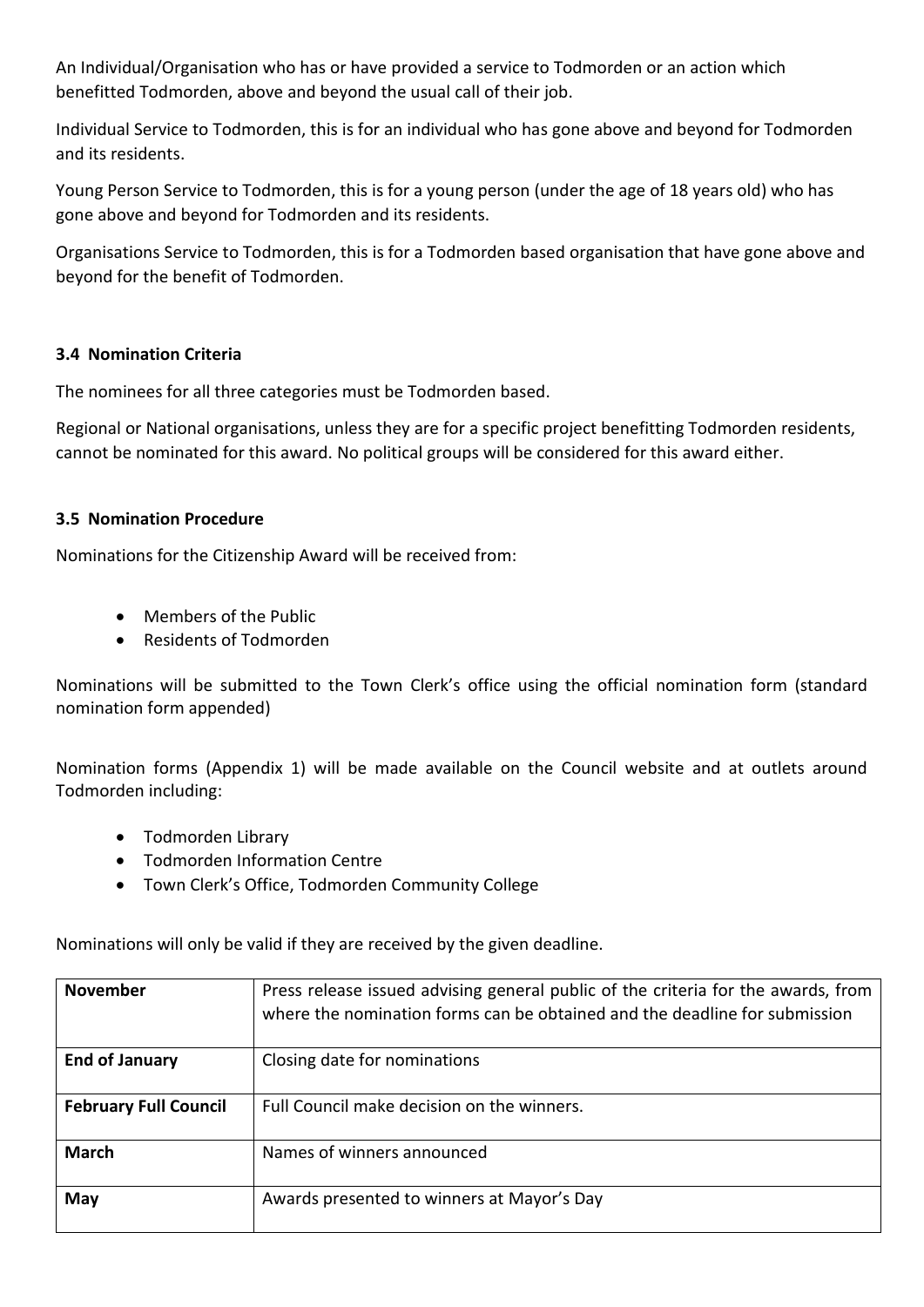|  |  | Press release and any images issued following Mayor's Day |
|--|--|-----------------------------------------------------------|
|--|--|-----------------------------------------------------------|

#### **3.6 Acknowledgement**

The award winners will be invited to Mayor's Day in May. Their award will be presented by the outgoing Mayor at the start of the Ceremony.

Each award winner will be invited to attend the Mayor's Day along with 2 guests.

# **4. Mayor's Recognition Award**

#### **4.1 Background**

The Mayor's Recognition Awards will be awarded to individuals or organisations who have given exceptional service to the township of Todmorden and who have shown true community spirit. This could be working with young people or the elderly, helping those in need, keeping an area tidy or it could be that they have given time over a number of years to a worthwhile cause anything that is deemed by the Mayor to be of outstanding contribution towards Todmorden.

#### **4.2 Criteria**

Nominations for the Mayor's recognition awards will be chosen by the current Mayor for their outstanding contribution to Todmorden or their outstanding achievement as a resident/ organization of Todmorden.

#### **4.3 Eligibility**

An Organisation who the Mayor deems outstanding within Todmorden and that needs recognition for these achievements.

#### **4.4 Nomination Criteria**

There will be a maximum of 10 awards per annum and these can be nominated by the Mayor at any point during their term as Mayor.

#### **4.5 Nomination Procedure**

The Mayor will inform the Officer supporting that they have a nomination for this award and a certificate will be produced. This will then be added to the next available Full Council agenda and the nominee will be invited to attend, where it will be presented.

#### **4.6 Acknowledgement**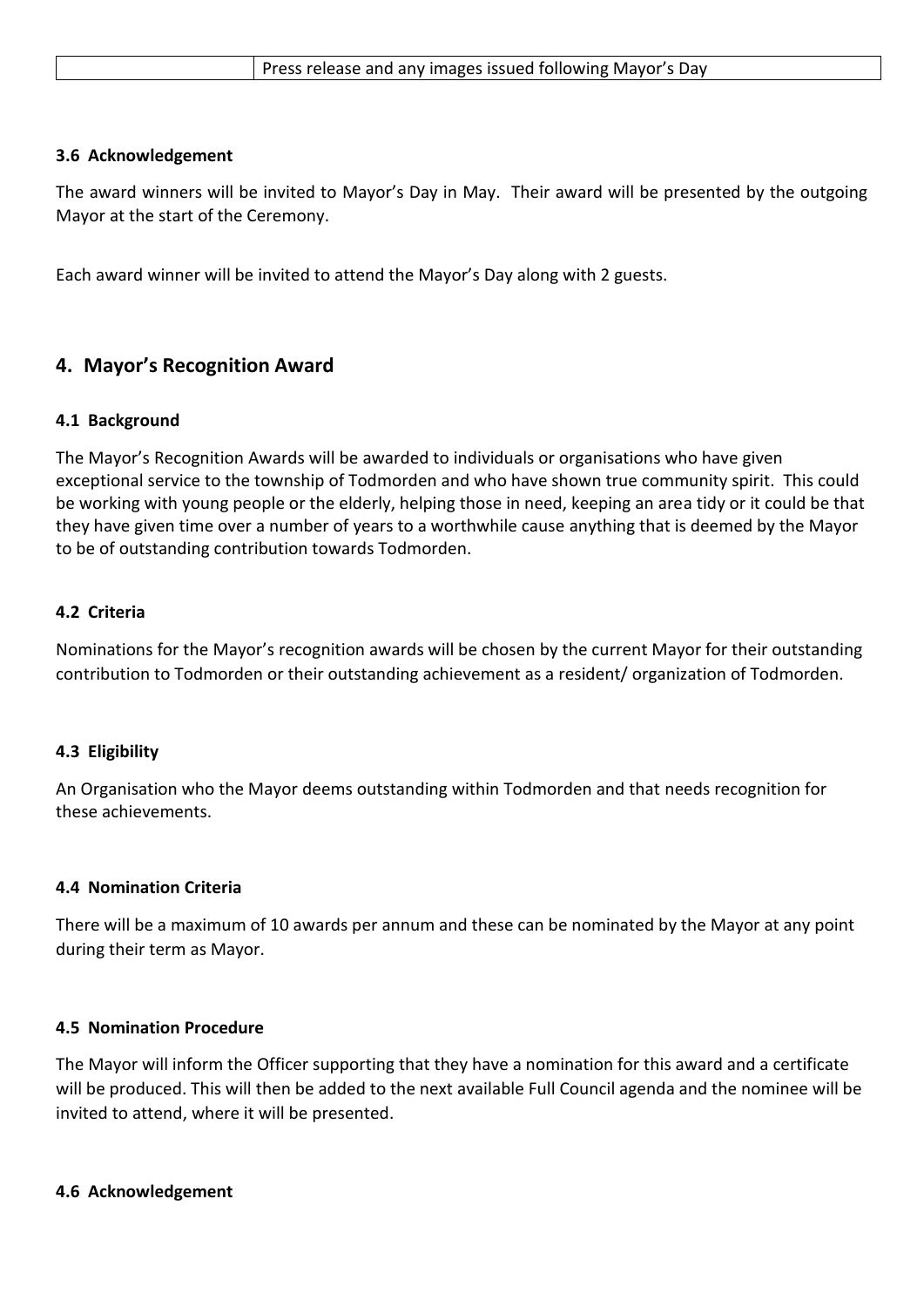The Mayor's Recognition Awards will be presented at the next available Full Council meeting and the recipient and reason for the award will be minuted.

# **5. Honorary Citizen of Todmorden Award**

Todmorden Town Council has an Honorary Citizen of the Town Award which is a prestigious award for someone who has not only gone above and beyond for Todmorden but has help raise the profile of Todmorden in the wider area.

# **5.1 Background**

Before the municipal reforms of 1835, there was a class of persons known as "freemen" in old corporate boroughs, enjoying special rights in the corporate property. The right to be admitted a freeman rested upon the custom of the borough, varied by the terms of its charter and, in certain cases, by local statutory provision. Generally, the admission of a freeman, as distinct from the conferment of the honour of an honorary freedom, might be acquired, inter alia, by marriage, birth, or employment to an existing freeman. The effect of successive reforms of local government law has been to continue the custom of maintaining a roll of freemen and regulating admission to it. Pursuant to section 248 of the Local Government Act 1972 Act (the 1972 Act) as amended by section 27 of the Local Democracy, Economic Development and Construction Act 2009 (the 2009 Act,) the admission of freemen (as opposed to admitting honorary freemen and honorary freewomen) of a pre-1974 municipal borough is approved by the chairman of the district council of the district in which the former borough lies.

After local government reorganisation in 1974, a number of local authorities were given the power to admit honorary aldermen and freemen pursuant to section 249 of the 1972 Act. However, that power was not extended to Town councils in England or community councils in Wales.

While the powers to grant such status has been around for many years, the Local Democracy, Economic Development and Construction Act 2009 granted powers to town and Town councils to confer the title of 'honorary Citizen' to persons of the town.

## **5.2 Criteria**

Should the council decide to agree to a policy of appointing honorary Citizen then a set of criteria will be required.

For the purposes of this policy the word "Town" refers to the Town of Todmorden as being the defined area.

There will be an award of a Citizen of the Town as required but noting that this is a extremely prestigious award.

## **5.3 Eligibility**

Individuals from all walks of life and all sections of the community who have made a difference to the Town of Todmorden are eligible to be nominated as honorary freemen/freewomen.

In keeping with the special nature of the award it shall be strictly limited to those who have made a very significant contribution to the community of Todmorden and who have demonstrated "service above self".

The honour will be awarded for the individual's lifetime.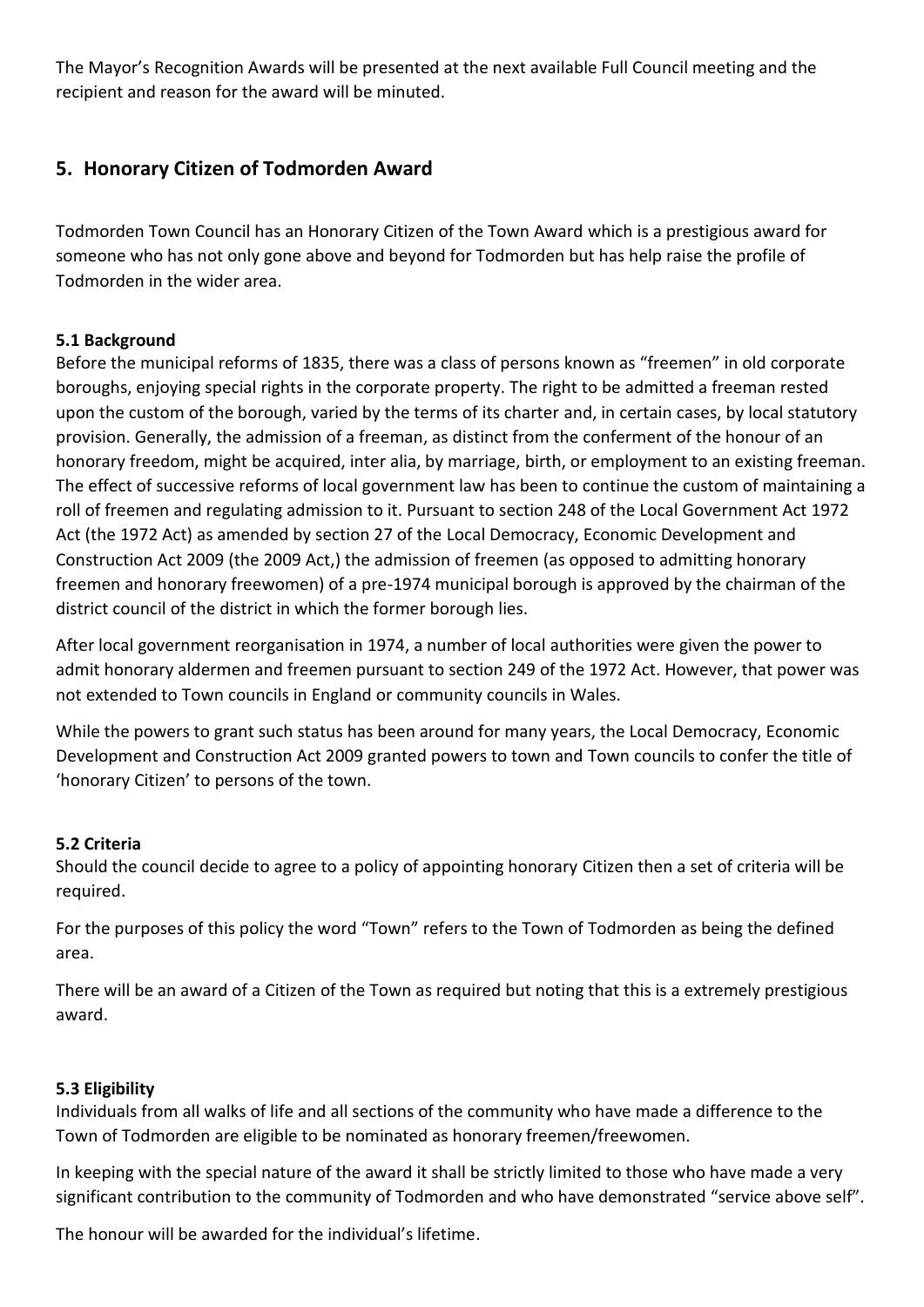It would be expected that the nominee will have given extensive and distinguished service to the community that goes beyond local government i.e. service to other organisations, voluntary and community groups, in a largely voluntary capacity.

The nominee must have made an outstanding contribution to the Town such as the nominee's contribution can be seen to stand above the contributions made by most other people.

Nominations will not be accepted for current serving members of the Town Council a suitable qualifying period of one month must have elapsed after resignation from the Council before a nomination is accepted.

## **5.4 Nomination Criteria**

The following should be taken into account when consideration is given to granting the honour of honorary Citizen of the Town of Todmorden.

Preference should be given to a person who performs in a voluntary capacity, but this should not preclude the honour being awarded to a person whose dedication and contribution is significantly above that expected from their occupation.

The contribution to the welfare of the community must involve a significant contribution of the person's time in serving members of the community for the improvement of their welfare or the promotion, achievement and/or delivery of community services in which a real personal role and contribution is made, and the contribution must be so outstanding in that it can be seen to stand above the contributions of most other persons.

## **5.5 Nomination Procedures**

Nominations can be made by any person who has links with Todmorden. Nominations can be made by completing the nomination form and forwarding it in a confidential envelope to the Town Clerk.

The submission should outline the voluntary service provided by the individual to the community and any other examples of community spirit to justify the honour. On receipt of a nomination, it should be circulated to all elected members for confidential consideration and included upon a council agenda scheduled between September and December in any calendar year.

If elected members are in agreement that the nominee should be made an honorary Citizen of the town then the nominations shall then be put before the council and a formal vote taken, again in confidence.

No less than two-thirds of the members of the council must agree the nomination. i.e. 12 Members need to vote in favour.

All nominations of honorary Citizen are treated in the strictest of confidence. The nominee should not be informed that they have been nominated as it is not fair to raise expectations in case they are not met. It is imperative that submissions are not discussed with any other persons. Any disclosure will make the application invalid.

## **5.6 Acknowledgement**

An acknowledgement will be sent upon receipt of the nomination form. Correspondence will not be entered into on the merits of a particular nomination whilst it is under consideration.

All Councillors will be invited to discuss nominations received for the honorary Citizen. The Council may request further information from the proposer if required.